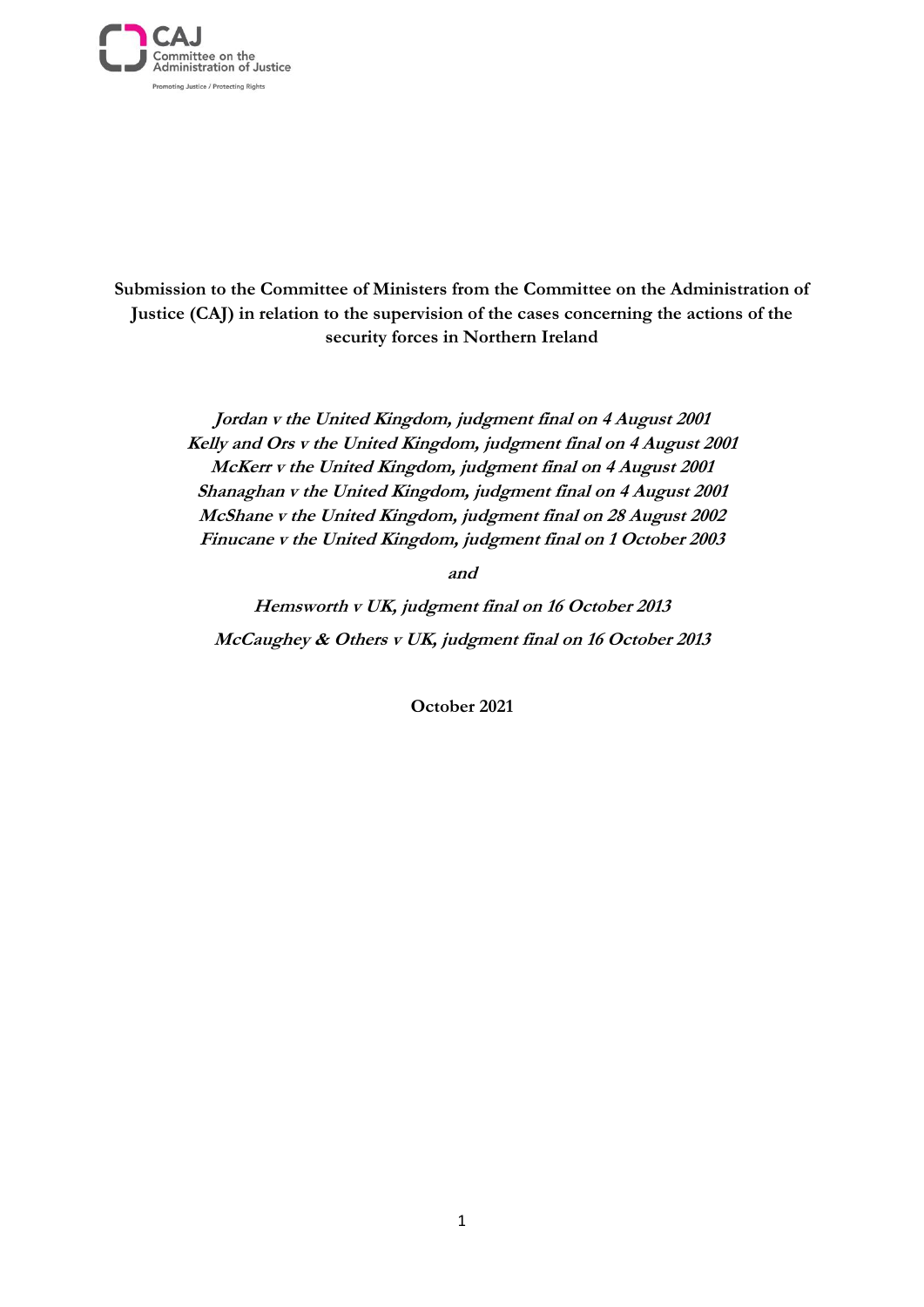

# **Introduction and background**

The Committee on the Administration of Justice (CAJ) was established in 1981 and is an independent non-governmental organisation affiliated to the International Federation of Human Rights (FIDH). Its membership is drawn from across the community.

This Rule 9 communication is for consideration at the 1419th meeting (December 2021) (DH) of the Ministers' Deputies. CAJ has regularly made Rule 9 communications to the Committee of Ministers on the 'McKerr group of cases' concerning the actions of the security forces in the 1980s and 1990s in Northern Ireland. These submissions have charted the evolution of the 'package of measures' agreed to by the UK further to the above judgments, and their proposed replacement with measures agreed by the UK and Ireland, and political parties in the Northern Ireland Executive, under the December 2014 Stormont House Agreement (SHA). The submissions also cover the unilaterally departure by the UK from its commitment to implement the SHA in a Written Ministerial Statement on the 18 March 2020 and subsequent developments.

The Committee issued an Interim Resolution in December 2020 on this group of cases.<sup>1</sup> In summary the Committee of Ministers:

- EXPRESSED PROFOUND CONCERN the UK had not provided any further information on its proposed approach to legacy investigations since the Written Ministerial Statement of 18 March 2020, despite an express request from the Committee.
- CALLED UPON the UK to follow up on their previous commitments to introduce legislation in the UK Parliament to implement the SHA.
- NOTED information on Finucane, further to the UK Supreme Court ruling of February 2019, had only been provided shortly before the Committee meeting.
- RECALLED WITH PROFOUND REGRET that the inquests and investigations in the cases of *McKerr, Shanaghan,* and *Kelly and Others* have still not been completed, seeking progress without further delay.
- NOTED WITH INTEREST the plan for the conclusion of legacy inquests and urged in the context of COVID-19 a recovery plan to ensure continuity in a timely manner.
- NOTED information on the Police Ombudsman's budget and strongly encouraged the UK to take all necessary steps to ensure it has the capacity to conduct its legacy work.

A further meeting of the Ministers' Deputies took place in March 2021, including, in summary the following Decisions:<sup>2</sup>

- Reiterated profound concern regarding delays in *McKerr, Shanaghan and Kelly and Others cases* "due to systemic delays in inquest proceedings and [Police Ombudsman] (OPONI) investigations".
- Decided to reopen consideration of individual measures in *Finucane.*

<sup>&</sup>lt;sup>1</sup> CM/ResDH(2020)367 [https://search.coe.int/cm/Pages/result\\_details.aspx?ObjectID=0900001680a097b6](https://search.coe.int/cm/Pages/result_details.aspx?ObjectID=0900001680a097b6) <sup>2</sup> [https://hudoc.exec.coe.int/eng#{%22EXECIdentifier%22:\[%22004-2202%22\]}](https://hudoc.exec.coe.int/eng#{%22EXECIdentifier%22:[%22004-2202%22]})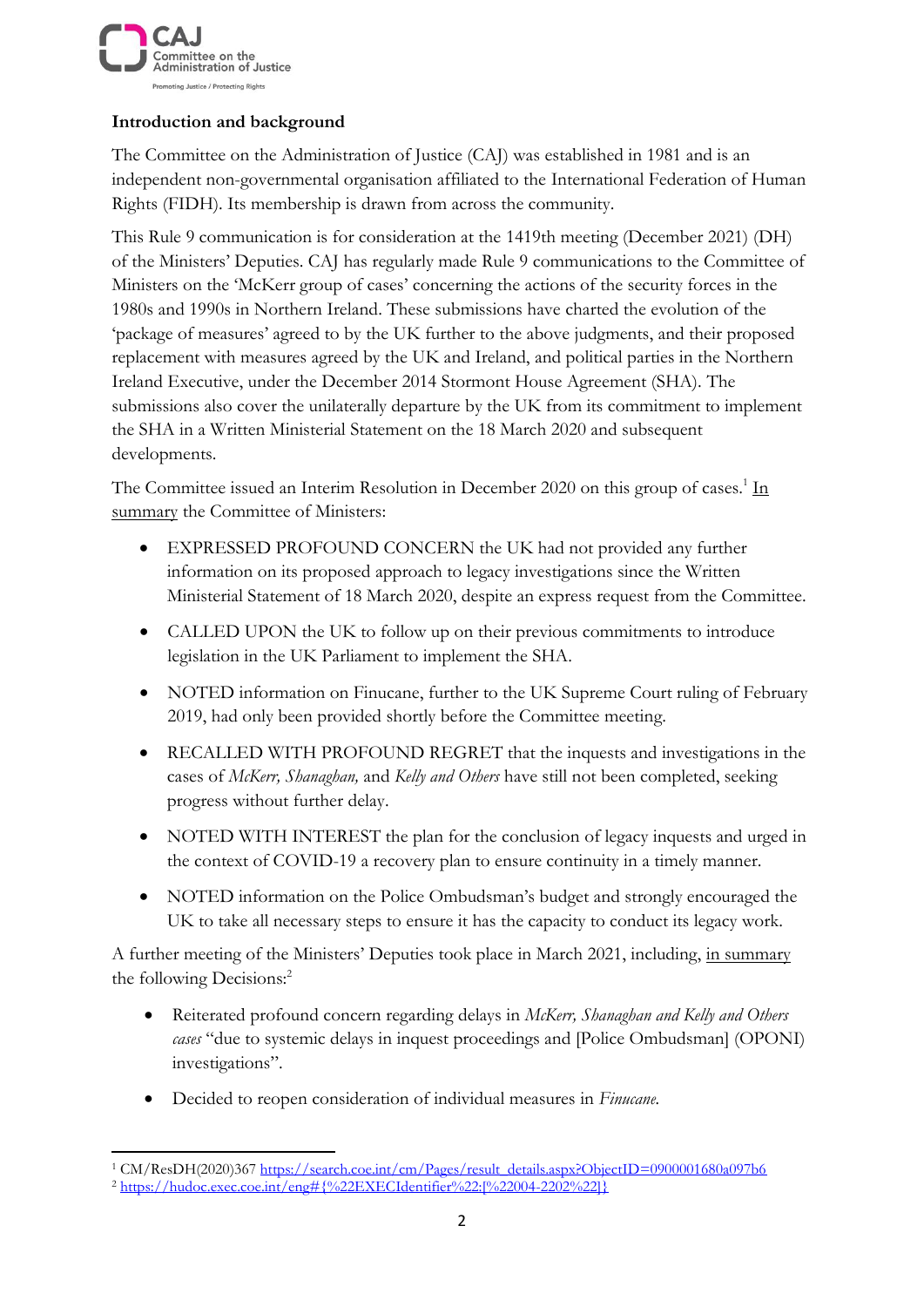

- Closed without prejudice to general measures, examination of *McShane, Collette and Michael Hemsworth and Hugh Jordan* cases,
- Noted the UK had appeared to now confirm intention to introduce legislation in light of the SHA and reiterated profound concern at the delay.
- Underlined the importance that proposed legislation would enable effective ECHRcompliant investigations into all outstanding cases and sought full details to enable a comprehensive assessment to be made.
- Noted with interest that legacy inquests were resuming, encouraging a stepping up in efforts to progress them; and invited the UK to provide concrete information regarding steps to ensure statutory bodies are complying with disclosure obligations.
- In light of the 'ongoing chronic delays' in the legacy work of the Police Ombudsman many sought information on the response to the five-year review of powers; assessment of the revised MOU on Police-Ombudsman discoloured and the bid for additional staff;
- With regard to 'called in' police investigations from Great Britain sought further details on steps to ensure independence.

The Committee stated that:

"it is imperative that the authorities now take all measures to expedite the finalisation of the legislation to establish the HIU [SHA Historical Investigations Unit] and make sure that, it will enable, in whatever format, in the shortest possible timeframe, effective investigations into all outstanding cases in compliance with their obligations under Article 2 of the Convention."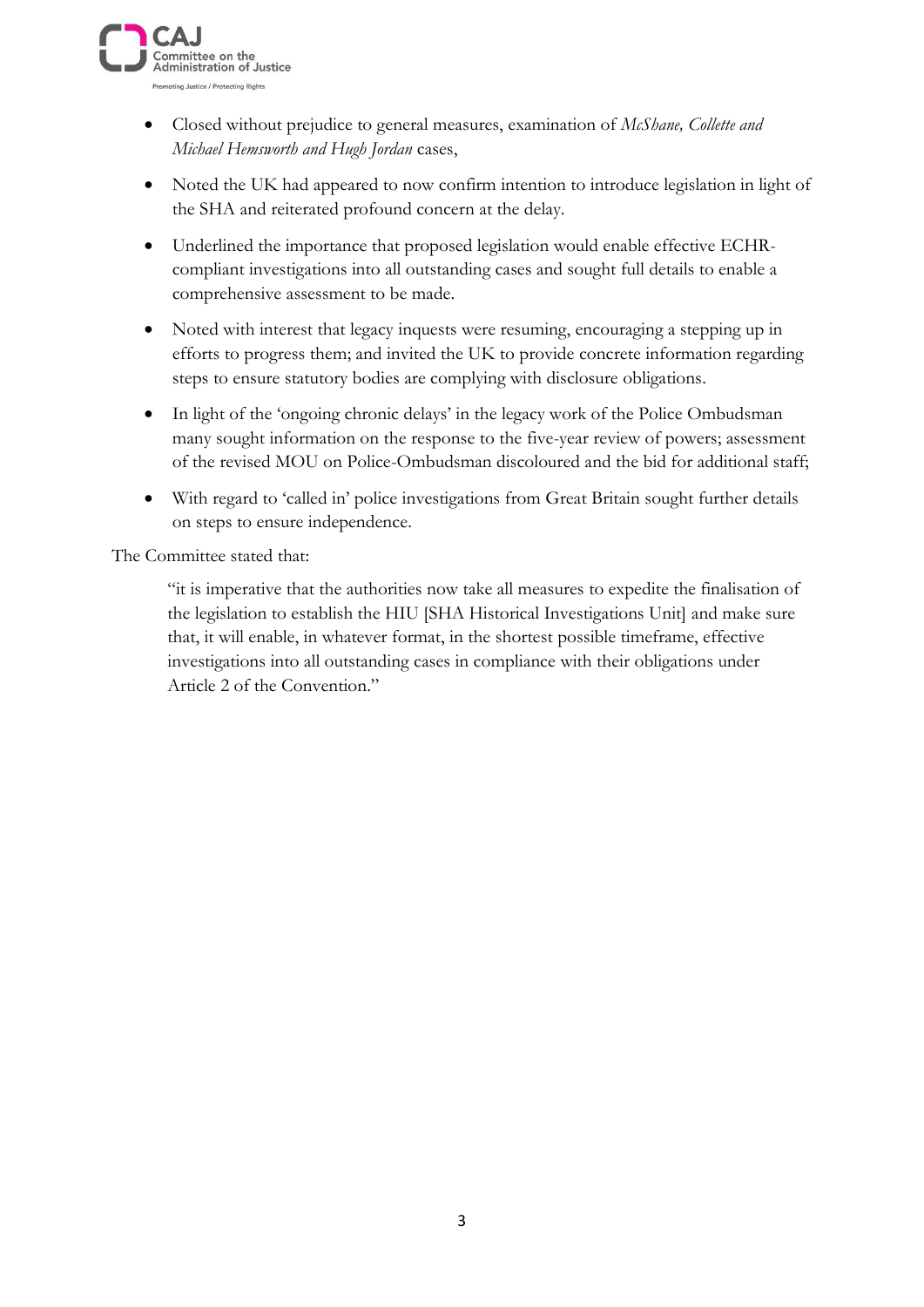

### **General Measures: Key developments**

- 1. Our previous submissions chart the unilateral abandonment by the UK of commitments to implement the Stormont House Agreement (SHA), and its replacement with unclear proposals on information recovery set out in the Written Ministerial Statement (WMS) in March 2020. They also chart the lack of any further elaboration as to the UK's intentions since March 2020. This remained the case until May 2021.
- 2. The UK issued a response to the Committee on the 25 January 2021 deadline.<sup>3</sup> Whilst unclear, this response appeared to recommit the UK to legislating for the SHA.<sup>4</sup> The Committee's Decisions in March 2021 affirmed that the UK had confirmed it remained "their intention to introduce legislation in the light of the Stormont House Agreement."
- 3. In contradiction to this position, the UK authorities in early May 2021, through leaks to the London *Times* and *Telegraph* newspapers, announced a different policy intention. The media briefings, which coincided with elections in England, set out instead a policy intention to introduce an amnesty, in the form of a Statute of Limitations 'to end all conflict related prosecutions. Instead "all sides would be encouraged to come forward to talk about historical events without fear of prosecution" to a new legacy commission.<sup>5</sup>
- 4. On the 11 May 2021, the UK Government set out its updated legislative programme to the UK Parliament (the Queen's Speech).<sup>6</sup> Despite the UK position to the Committee, this expressly removed the commitment in the previous December 2019 legislative programme to legislate for the SHA, replacing it with a general reference to Northern Ireland legacy legislation.
- 5. The consecutively published 163-page Prime Minister's 2021 Background Briefing Note on the legislative programme contained further details on almost every other proposed bill except the NI legacy bill. The Prime Minister's Introduction to the background briefing does make passing reference to purpose of the legacy bill being to 'deliver better outcomes for victims, survivors and [military] veterans.' A section of the background briefing on 'strengthening the Union (UK)' also makes passing reference to the purpose of the legacy bill expressly stating that the bill is aimed at ending 'investigations' 'in line with our commitments to veterans'.<sup>7</sup> Again here the UK promotes the position that there has been a

<sup>3</sup> [DH-DD\(2021\)101 Communication from the UK, 25 January 2021](https://search.coe.int/cm/Pages/result_details.aspx?ObjectId=0900001680a13307)

<sup>4</sup> "In 2018, the **United Kingdom Government's public consultation Addressing the Legacy of Northern Ireland's Past sought views on draft legislation seeking to implement proposals set out in the Stormont House Agreement**. The Government received over 17,000 written responses, and in July 2019 the Government published an analysis of the consultation responses, which can be found on the website gov.uk. It was clear from this feedback that further work was needed to address the legitimate concerns of those who responded to the consultation. **It remains the intention of the United Kingdom Government to introduce this legislation as soon as possible** but, as noted by the Committee, it is clear that further engagement with key stakeholders including victims groups needs to take place before progress can be made." DH-DD(2021)101 Communication [from the UK, 25 January 2021](https://search.coe.int/cm/Pages/result_details.aspx?ObjectId=0900001680a13307) (emphasis added)

<sup>5</sup> For further detail see: [https://eamonnmallie.com/2021/06/nio-legacy-bill-a-blueprint-for-burying-the-and](https://eamonnmallie.com/2021/06/nio-legacy-bill-a-blueprint-for-burying-the-and-impunity-for-veterans-by-daniel-holder/)[impunity-for-veterans-by-daniel-holder/](https://eamonnmallie.com/2021/06/nio-legacy-bill-a-blueprint-for-burying-the-and-impunity-for-veterans-by-daniel-holder/) 

<sup>6</sup> <https://www.gov.uk/government/speeches/queens-speech-2021>

<sup>7</sup> <https://www.gov.uk/government/publications/queens-speech-2021-background-briefing-notes> P7 "We will introduce legislation to address the legacy of the Troubles in Northern Ireland, ensuring that our proposals deliver better outcomes for victims, survivors and veterans, while ending the cycle of investigations." P15: "We will introduce legislation to address the legacy of the Troubles in Northern Ireland, ensuring that our proposals deliver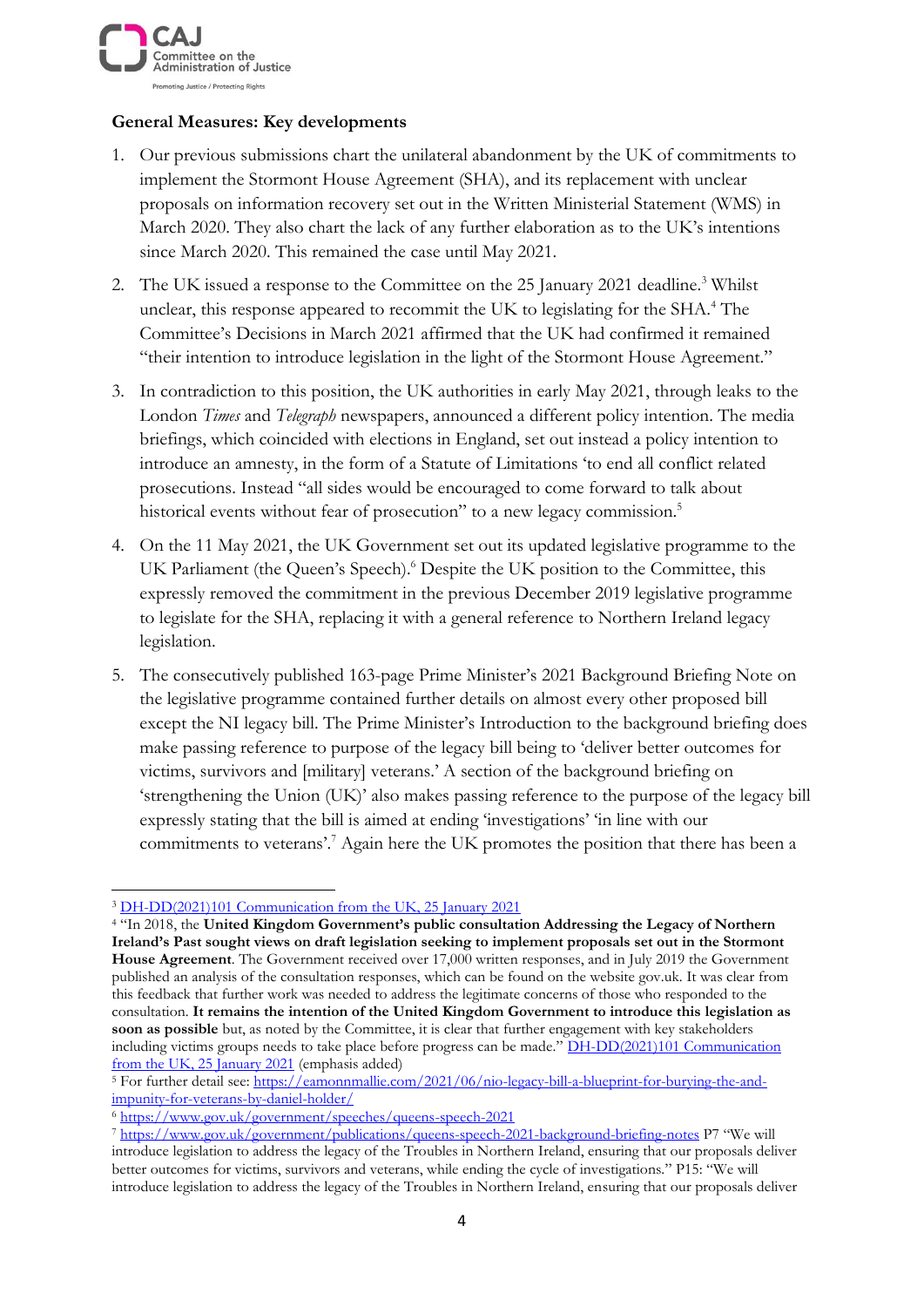

'cycle of investigations' against the military, despite the findings of the Court and domestic courts that Article 2 compliant investigations have not taken place.

- 6. No further details were set out at this stage. Legislators from the ruling Conservative party stated to the UK Parliament that the Secretary of State for Northern Ireland had given private assurances to military veterans that legislation with the purpose of protecting soldiers who served in NI from proceedings would be introduced by Summer  $2021$ .<sup>8</sup> A former UK military Veterans' Minister, who resigned in April 2021, has also asserted the purpose of NI legacy legislation was to protect soldiers from prosecutions, and that the UK Government had committed to doing so by the Summer 2021.<sup>9</sup>
- 7. In the run up to Summer 2021 it appeared that the UK was going to unilaterally introduce such legislation. There was a strong resistance to this, including from the Irish Government, co-guarantors of the SHA, who have not resiled from their SHA commitments.
- 8. On the 24 June 2021 there was a meeting of the British-Irish Intergovernmental Conference (BIIGC), which took place at Dublin Castle. The BIIGC was established under the Good Friday Agreement as a forum to promote bilateral co-operation, particularly on NI issues. As a result of the BIIGC a Joint Communiqué was published by both Governments on a range of issues. In relation to NI legacy the following statement was made:

### **Legacy**

The Conference discussed the urgent need to make progress on a collective basis on Northern Ireland legacy issues in a way that supports information recovery and reconciliation, complies fully with international human rights obligations, and that responds to the needs of victims and survivors, and society as a whole.

The UK and Irish Governments agreed there was a need for a process of intensive engagement in the period immediately ahead with the Northern Ireland parties and others on legacy issues. It was agreed that this would need to build on previous discussions around the implementation of the Stormont House Agreement and to take account of the views of all participants including new proposals which the UK Government intended to bring forward. They agreed that the interests and perspectives of victims and survivors, and all those most directly affected by the Troubles, had to be central to the discussions.

The UK and Irish Governments also discussed issues of concern in respect to a number of individual legacy cases.<sup>10</sup>

better outcomes for victims, and survivors, focuses on information recovery and reconciliation, and ends the cycle of investigations – in line with our commitment to veterans."

<sup>8</sup> See comments of Mark Francois MP Hansard 14 July 2021, column 401. [https://hansard.parliament.uk/commons/2021-07-14/debates/DAD888A0-ED03-4052-8C36-](https://hansard.parliament.uk/commons/2021-07-14/debates/DAD888A0-ED03-4052-8C36-AB90644BAB8B/LegacyOfNorthernIreland%E2%80%99SPast) [AB90644BAB8B/LegacyOfNorthernIreland%E2%80%99SPast](https://hansard.parliament.uk/commons/2021-07-14/debates/DAD888A0-ED03-4052-8C36-AB90644BAB8B/LegacyOfNorthernIreland%E2%80%99SPast)

<sup>9</sup> See for example: [https://www.standard.co.uk/news/uk/johnny-mercer-northern-ireland-londonderry](https://www.standard.co.uk/news/uk/johnny-mercer-northern-ireland-londonderry-conservative-british-b943939.html)[conservative-british-b943939.html](https://www.standard.co.uk/news/uk/johnny-mercer-northern-ireland-londonderry-conservative-british-b943939.html)

<sup>10</sup> [https://www.dfa.ie/news-and-media/press-releases/press-release-archive/2021/june/joint-communique-of-the](https://www.dfa.ie/news-and-media/press-releases/press-release-archive/2021/june/joint-communique-of-the-british-irish-intergovernmental-conference-.php)[british-irish-intergovernmental-conference-.php](https://www.dfa.ie/news-and-media/press-releases/press-release-archive/2021/june/joint-communique-of-the-british-irish-intergovernmental-conference-.php) [https://www.gov.uk/government/news/joint-communique-of](https://www.gov.uk/government/news/joint-communique-of-the-british-irish-intergovernmental-conference)[the-british-irish-intergovernmental-conference](https://www.gov.uk/government/news/joint-communique-of-the-british-irish-intergovernmental-conference)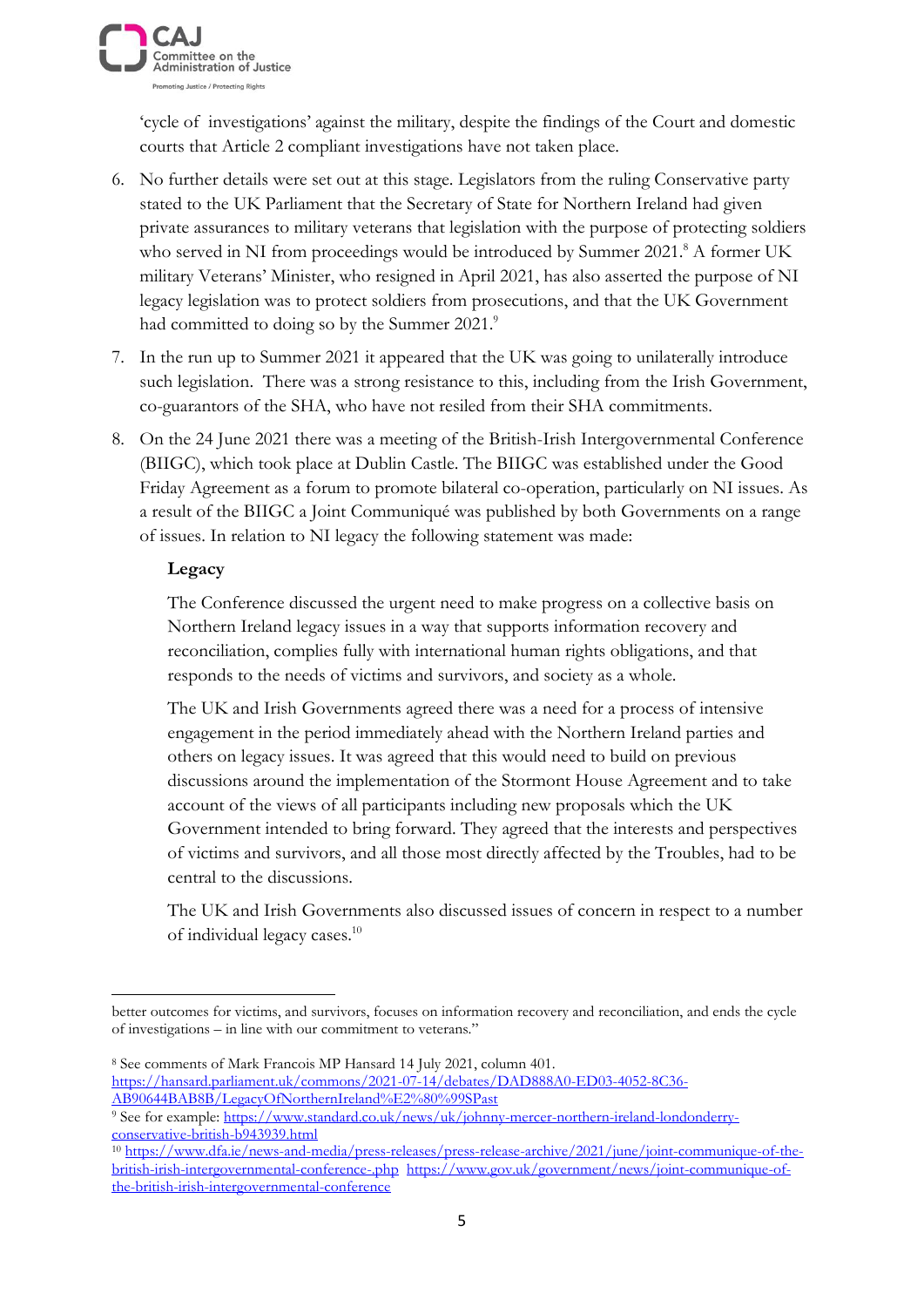

- 9. It appears therefore that the UK pulled back on unilaterally introducing legislation on the basis of the Irish Government agreeing a process whereby the new UK proposals would be discussed alongside the SHA. This was followed on the 14 July 2021 by the publication of the UK Command Paper on legacy detailed below.
- 10. In relation to the above 'process of intensive engagement' there have been a number of meetings over Summer 2021 involving the two governments and the five parties to the Northern Ireland Executive. CAJ as part of the 'Model (SHA) Bill Team' engaged in these meetings, in a format whereby we presented our views and took questions from the parties. Up to the time of writing the NIO have stated there have been around 14 of these engagement sessions.<sup>11</sup>
- 11. It appears such sessions have followed a similar format of external presentations and discussion. There have not been 'talks' or 'negotiations' as such on the Command Paper. This should be read in the context of a general rejection of the UK proposals by the vast majority of stakeholders, including the NI political parties and legislature, <sup>12</sup> the Irish government and human rights and victims' NGOs. The Irish Government and four of five of the NI Executive political parties continue to support the implementation of the SHA, the implementation of which was also strongly supported in public consultation.
- 12. To date the only groups to support the UK Command Paper proposals are *some* groups representing military veterans. However, there are differing views among the veterans' groups with many also opposed to an amnesty.<sup>13</sup> The UK proposals may also be supported by some loyalist paramilitary groups.
- 13. There have continued to be conflicting and contradictory messages from the UK as to the objective behind and status of the Command Paper. At times the UK has argued its proposals are designed to further 'information recovery', a proposition critiqued below. On other occasions the UK authorities have continued to openly link the proposals to commitments to ending proceedings against military veterans. Whilst the official Joint Communiqué provides for the UK proposals to be considered alongside SHA implementation, and the UK has described its Command Paper as proposals, it has also on other occasions indicated that it nevertheless intends to introduce implementation legislation.
- 14. Since the publication of the Command Paper in July 2021 the UK has declined to elaborate further on the intended detail of the proposals it outlines. This includes in the UK submission to the Committee of the 18 October 2021 which provides no further detail.<sup>14</sup> On the 27 October 2021, the Secretary of State again declined to elaborate on any aspect of the proposals but did state that the Command Paper did not represent the UK's 'final proposals.'

<sup>12</sup> On the 20 July 2021 the Northern Ireland Assembly was recalled from summer recess to debate a motion to reject the UK proposals and call for the withdrawal of the Command Paper. The motion stated that the proposals "do not serve the interests, wishes or needs of victims and survivors nor the requirements of truth, justice, accountability, acknowledgement and reconciliation" and was passed unanimously. <http://aims.niassembly.gov.uk/officialreport/report.aspx?&eveDate=2021/07/20&docID=347308>

<sup>13</sup> [https://www.belfasttelegraph.co.uk/news/northern-ireland/divide-between-veterans-across-uk](https://www.belfasttelegraph.co.uk/news/northern-ireland/divide-between-veterans-across-uk-sayscommissioner-kinahanafter-group-endorses-troubles-amnesty-plans-40765943.html)[sayscommissioner-kinahanafter-group-endorses-troubles-amnesty-plans-40765943.html](https://www.belfasttelegraph.co.uk/news/northern-ireland/divide-between-veterans-across-uk-sayscommissioner-kinahanafter-group-endorses-troubles-amnesty-plans-40765943.html)

<sup>11</sup> Stated to Northern Ireland Affairs Committee of UK Parliament on the 27 October 2021 <https://committees.parliament.uk/event/5669/formal-meeting-oral-evidence-session/>

<sup>&</sup>lt;sup>14</sup> [https://search.coe.int/cm/Pages/result\\_details.aspx?ObjectId=0900001680a43c4d](https://search.coe.int/cm/Pages/result_details.aspx?ObjectId=0900001680a43c4d)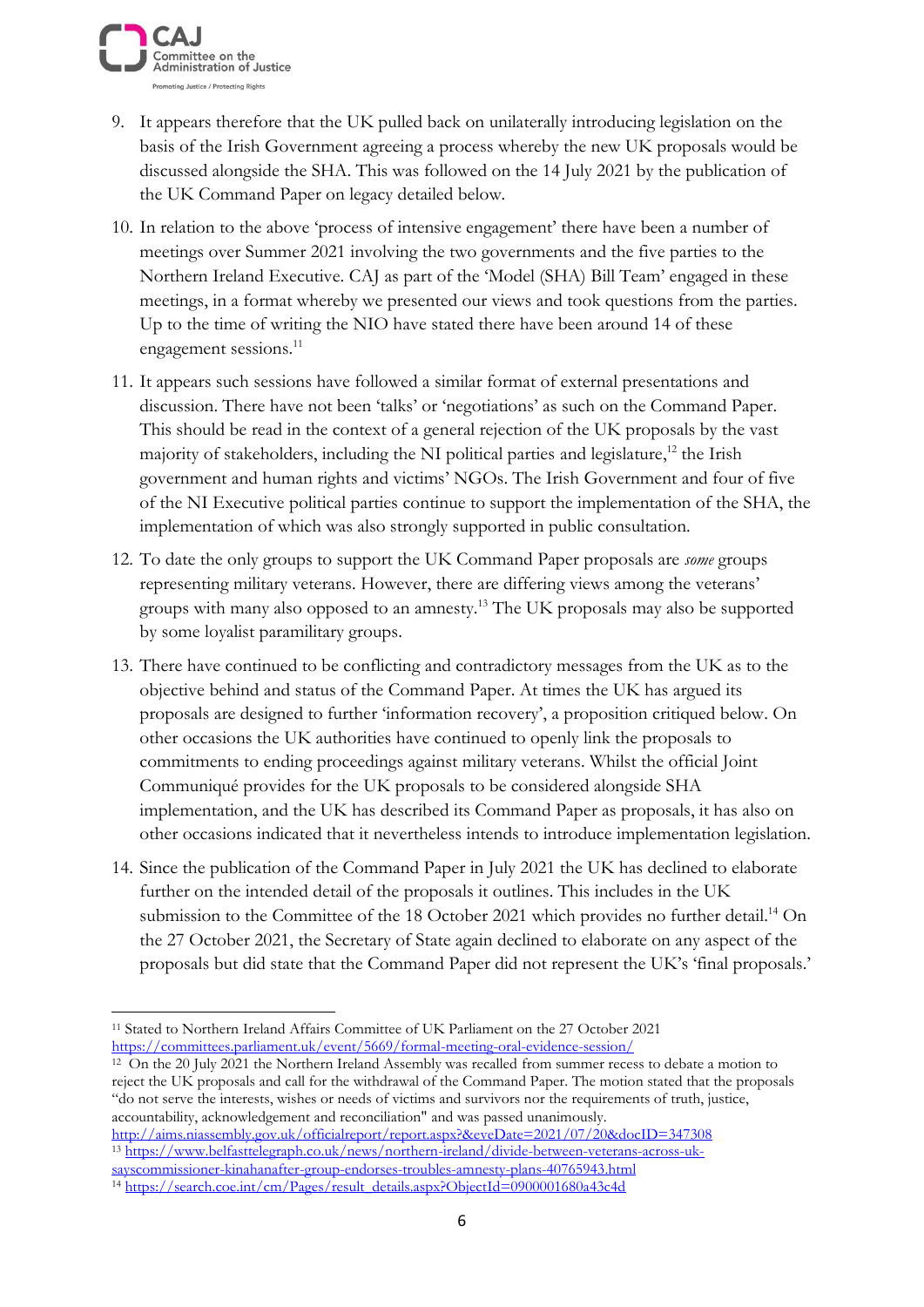

The Secretary of State also confirmed that the publication of the Command Paper did not constitute a 'formal consultation'. <sup>15</sup> On the same day the UK Parliament was however told that the intention was still to introduce legislation in the 'Autumn' of 2021.<sup>16</sup>

### **The process from the March 2020 statement and Equality Commission investigation**

- 15. It appears that a bill had been prepared before the summer but was not ultimately introduced. As its content is not known it cannot be said for certain whether the Command Paper corresponds or diverges from it. The UK Parliament had been told in July 2020 that the NIO was preparing a legacy bill. Under the GFA implementation legislation an equality duty is placed on public authorities in NI, including the NIO, that requires transparency and equality testing of new or revised policies. The Equality Commission NI is the enforcement body. In July 2020 CAJ and the Pat Finucane Centre lodged complaints with the Equality Commission over the NIO failure to provide equality testing documents over its new policy.
- 16. In October 2021 the Equality Commission, in the exercise of its powers completed a formal investigation, and found that the NIO had breached its statutory equality scheme over the process applied to NI legacy bill following the March 2020 statement. <sup>17</sup> The investigations report from the Equality Commission also revealed that the NIO had withheld documentation from the Commission investigators despite their exercise of formal powers of investigation.<sup>18</sup> The investigation states NIO officials had argued the policy was in a state of 'flux' following the March 2020 statement, and that the reluctance to release the documentation was that it would reflect a previous policy position. It is not clear if this is a reference to an understanding the commitment to legislate for the SHA would be honoured at that time. The NIO maintained however in April 2021 that equality testing documentation on the legacy policy was *still* not ready to be released. One explanation is that the proposals for a broad unconditional amnesty and shutting down of all investigations (as provided for in the Command Paper) were part of the policy proposals much earlier than has been officially acknowledged, and at a time the UK was still indicating to the Committee it would introduce SHA implementation legislation.

## **The UK Command Paper: Addressing the Legacy of Northern Ireland's Past<sup>19</sup>**

17. The UK Command Paper was published on the 14 July 2021 and set out a proposal for a sweeping unconditional amnesty for all 'Troubles-related incidents' in the form of a statute of limitations. Notably this definition was not tied to the 1998 GFA and it is possible the UK intends to instead to legislate for an amnesty beyond that date to accommodate paramilitary killings and other abuses subsequent to the GFA.

<sup>15</sup> Northern Ireland Affairs Committee of UK Parliament on the 27 October 2021 <https://committees.parliament.uk/event/5669/formal-meeting-oral-evidence-session/> <sup>16</sup> [https://hansard.parliament.uk/commons/2021-10-27/debates/81B40744-AE51-4F81-9E67-](https://hansard.parliament.uk/commons/2021-10-27/debates/81B40744-AE51-4F81-9E67-644B60B1CDD7/LegacyOfTheTroubles) [644B60B1CDD7/LegacyOfTheTroubles](https://hansard.parliament.uk/commons/2021-10-27/debates/81B40744-AE51-4F81-9E67-644B60B1CDD7/LegacyOfTheTroubles)

<sup>17</sup> <https://www.bbc.co.uk/news/uk-northern-ireland-58724218>

<sup>&</sup>lt;sup>18</sup> Complainants (the Committee on the Administration of Justice and the Pat Finucane Centre) & The Northern [Ireland Office](https://www.equalityni.org/ECNI/media/ECNI/Publications/Employers%20and%20Service%20Providers/S75%20P10%20investigation%20reports/NIOequalityschemeP10InvestReport.pdf) <https://www.equalityni.org/Investigations>"The NIO representatives did not, either prior to, for the investigation meeting, nor afterwards, provide a copy of the draft screening documentation referred to. They were asked again during the preparation of this report, but again declined to release a draft document [4.16]."

<sup>19</sup> <https://www.gov.uk/government/publications/addressing-the-legacy-of-northern-irelands-past>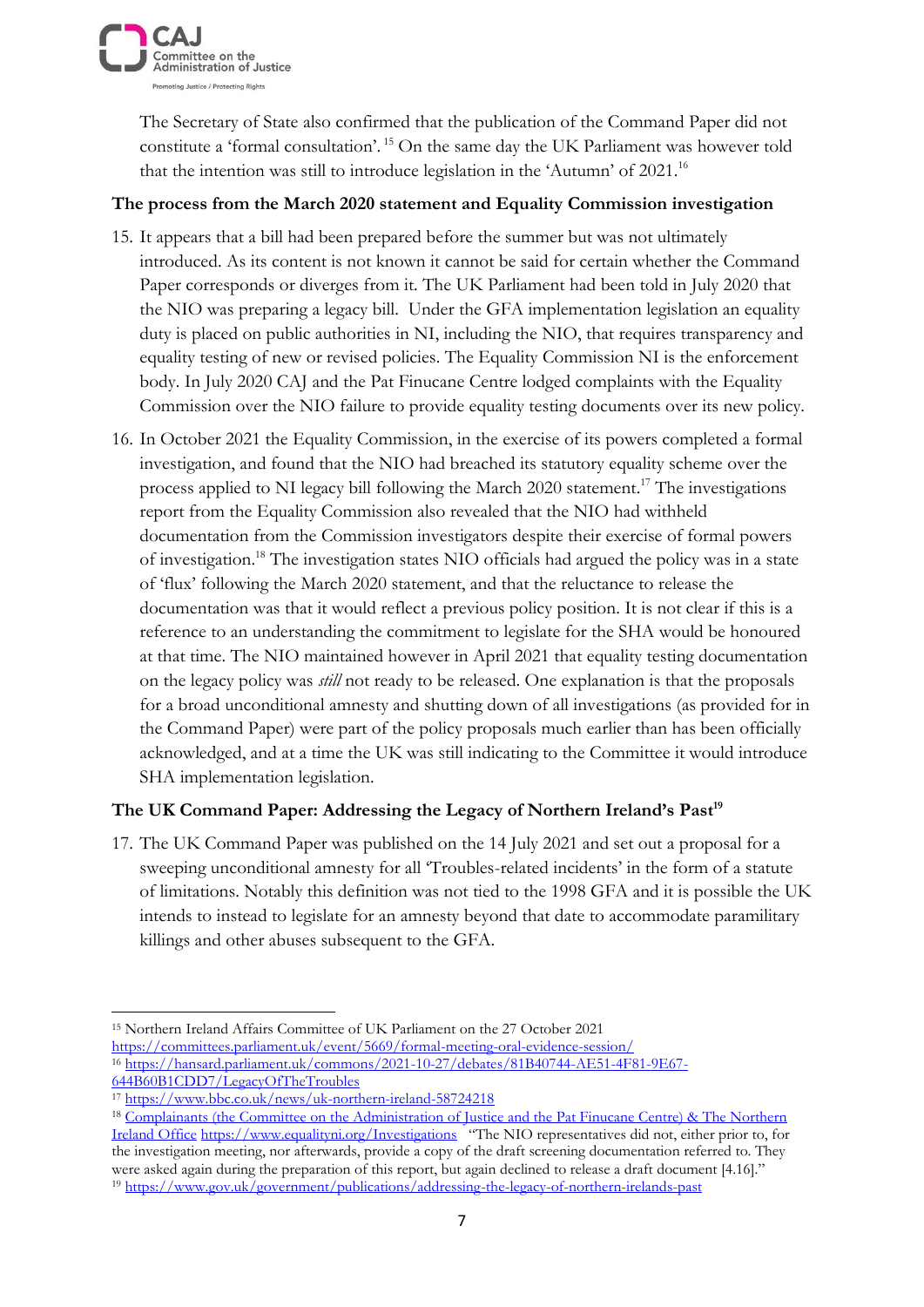

18. The Command Paper also provided for legislating to end all meaningful investigations and legal proceedings, including:

a) Ending all prosecutions for conflict related offences, including stopping ongoing cases already before the courts.

- b) Ending all police investigations for conflict related offences.
- c) Ending all Police Ombudsman Investigations into legacy deaths.
- d) Ending all conflict related coronial inquests.
- e) Ending the power of affected families to take civil proceedings.
- 19. The Command Paper provides for the establishment of an Information Recovery Body (IRB) to conduct desktop reviews into some legacy cases. It is notable that the proposed IRB is far more limited in its powers than the existing package of measures or SHA mechanisms. The Command Paper provides that IRB powers will be limited to a desktop review of papers and an ability to take statements. In our view it is clear this would not constitute an 'effective' investigation under the terms of Article 2 ECHR.
- 20. Whilst the Command Paper presented by the Secretary of State states it would "expect all relevant parties" to make commitments to cooperate with the IRB, this was subsequently contradicted by the Secretary of State himself in a media interview in which he stated he had no expectation republicans would cooperate with the IRB.<sup>20</sup>

### **Critique of the Command Paper by the CAJ/Queen's University 'Model Bill Team'**

- 21. CAJ, as part of the SHA Model Bill team with academics from the School of Law in Queen's University Belfast, launched a detailed critique of the Command Paper in September 2021. This is included as an appendix to this submission. $21$
- 22. In relation to the proposed "statute of limitations" the critique argues the use of this term in this context is a misnomer as what is being proposed by the UK is irrefutably a broad, unconditional amnesty. Drawing on comparative research it is noted that the proposed amnesty is even more expansive than that introduced under the dictatorship of General Augusto Pinochet.
- 23. The critique also notes that there are key elements of the Command Paper are deeply misleading. The official narrative of the proposals seeks to portray all existing mechanisms as focusing on prosecutions and convictions, rather than also encompassing information recovery. The Command Paper goes as far as arguing that retaining a route to justice itself is responsible for stifling information recovery. The critique also argues the proposed IRB would be the least effective of all proposed mechanisms in actually providing for information recovery.

<sup>&</sup>lt;sup>20</sup> <https://www.thetimes.co.uk/article/justice-system-is-holding-back-peace-argues-brandon-lewis-lwrp5lh6n> "I am not suggesting for one minute that I can see republican terrorists stepping up and owning the heinous crimes they committed, which was what happened in South Africa. Much as I would like to see them do it I am not expecting that to happen," Lewis says."

<sup>&</sup>lt;sup>21</sup> Also available at: [https://www.dealingwiththepastni.com/project-outputs/project-reports/model-bill-team](https://www.dealingwiththepastni.com/project-outputs/project-reports/model-bill-team-response-to-the-uk-government-command-paper-on-legacy-in-ni)[response-to-the-uk-government-command-paper-on-legacy-in-ni](https://www.dealingwiththepastni.com/project-outputs/project-reports/model-bill-team-response-to-the-uk-government-command-paper-on-legacy-in-ni)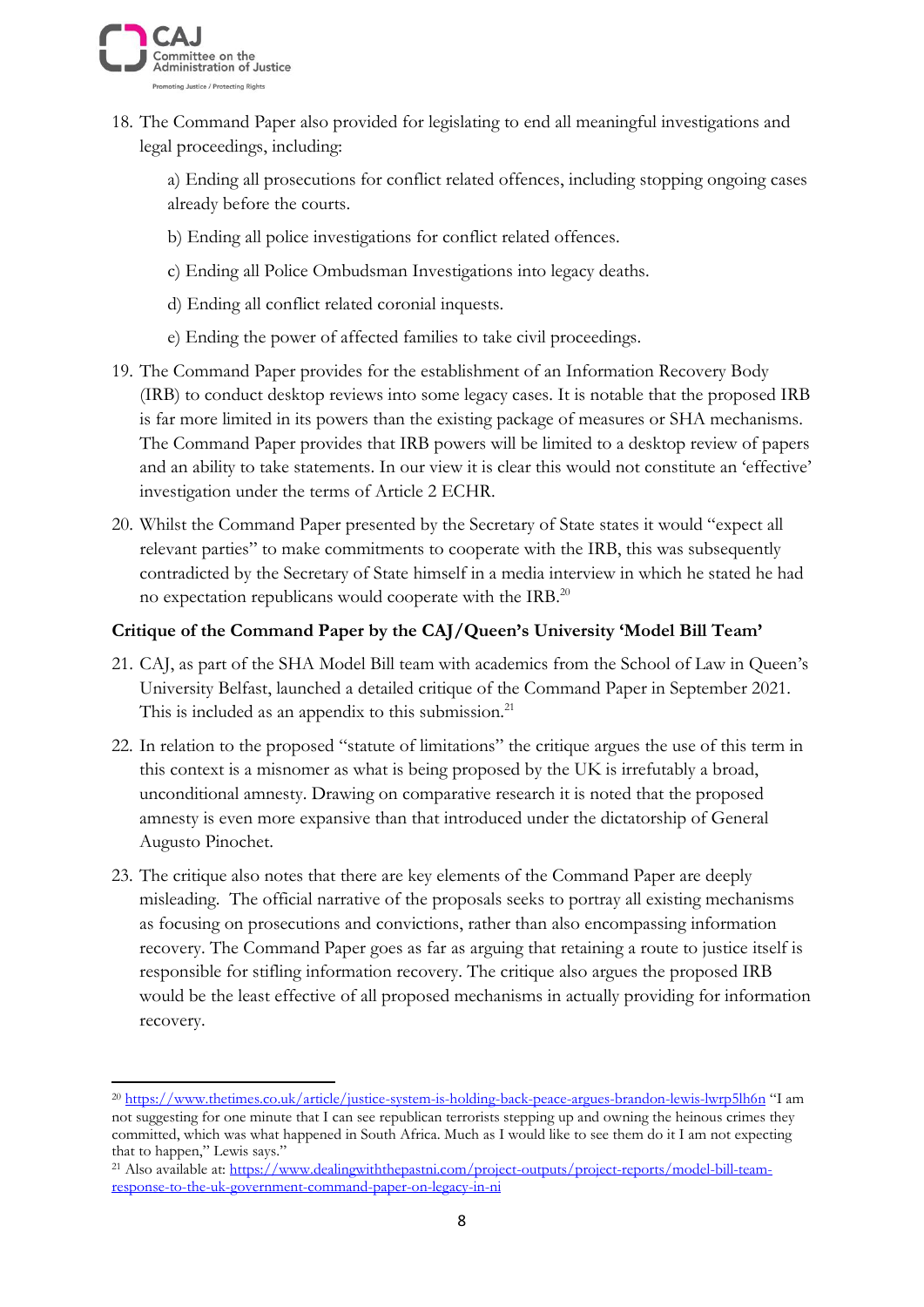

24. The concern is expressed that the Command Paper:

"deliberately misrepresents both the existing 'package of measures' and the HIU as 'focused on criminal justice outcomes'. Rather, as noted by the UN Special Rapporteur on Transitional Justice, Pablo de Greiff, in his report on legacy matters in Northern Ireland in 2016, they 'resemble more truth-seeking initiatives than justice measures'. As he also noted, the 'distinctions between truth and justice initiatives are more often than not overdrawn'. This chapter [of the critique] argues that that is precisely what occurs in this command paper. In a context where there has long been universal acceptance that only a small number of cases will ever result in a prosecution, the paper ignores and misrepresents the primary information recovery focus of much of the work of the SHA mechanisms and the 'package of measures' in order to justify and rationalise the proposed IRB which is much less likely to deliver information for families."

- 25. The critique also notes deeply misleading comparisons in the Command Paper with the South African Truth and Reconciliation Commission, despite the proposals bearing no resemblance to this mechanism.
- 26. The critique notes that the Command Paper would provide for the immediate shutting down of all other forms of investigation and inquiry, including cases that are currently before the courts, investigations sitting with the Police Ombudsman and legacy inquests.

### **Response from UN Experts**

- 27. In joint statement on the 10 August 2021 Mr. Fabián Salvioli, Special Rapporteur on the promotion of truth, justice, reparation and guarantees of non-recurrence and Mr. Morris Tidball-Binz, Special Rapporteur on extrajudicial, summary or arbitrary executions, expressed "serious concern about the UK Government's plan to ban all prosecutions, impede investigations, and preclude victims' civil claims in connection with "the Troubles" in Northern Ireland, which would effectively institute a *de-facto* amnesty and blanket impunity for the grave human rights violations committed during that period." <sup>22</sup>
- 28. The UN experts further stated:

"We express grave concern that the plan outlined in July's statement forecloses the pursuit of justice and accountability for the serious human rights violations committed during the troubles and thwarts victims' rights to truth and to an effective remedy for the harm suffered, placing the United Kingdom in flagrant violation of its international obligations," the experts said.

In his statement, the Secretary of State justified these measures, stating that criminal justice can impede truth, information recovery and reconciliation. The experts expressed concern that such a justification conflates reconciliation with impunity and noted that criminal justice is an essential pillar of transitional justice processes, alongside truthseeking and reconciliation.

 $22$ 

[https://www.ohchr.org/EN/NewsEvents/Pages/DisplayNews.aspx?NewsID=27371&LangID=E&utm\\_source=](https://www.ohchr.org/EN/NewsEvents/Pages/DisplayNews.aspx?NewsID=27371&LangID=E&utm_source=miragenews&utm_medium=miragenews&utm_campaign=news) [miragenews&utm\\_medium=miragenews&utm\\_campaign=news](https://www.ohchr.org/EN/NewsEvents/Pages/DisplayNews.aspx?NewsID=27371&LangID=E&utm_source=miragenews&utm_medium=miragenews&utm_campaign=news)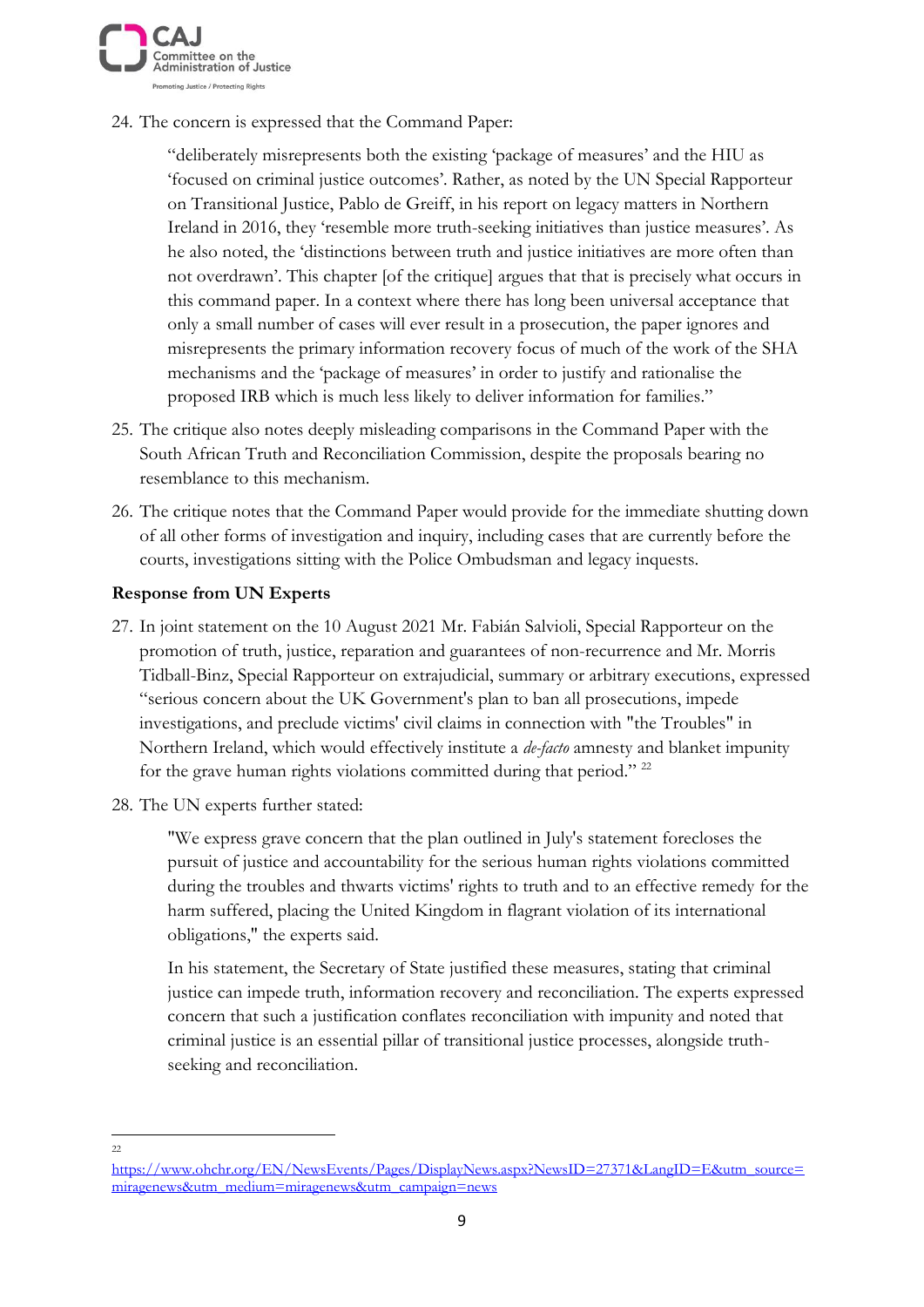

In this regard, they recalled the importance of adopting a comprehensive approach in a transitional justice process that incorporates the full range of judicial and non-judicial measures. "The essential components of a transitional justice approach - truth, justice, reparation, memorialization and guarantees of non-recurrence - cannot be traded off against one another in a 'pick and choose' exercise," the experts stressed.

… The experts urged the British authorities to "refrain from regressing on their international human rights obligations through the establishment of a statute of limitations for conflict related prosecutions and barring all related investigations, inquests and civil claims"<sup>23</sup>

29. The UNSR for the promotion of truth, justice, reparation and guarantees of non-recurrence, subsequently presented a report to the 48<sup>th</sup> regular session of the UN Human Rights Council in September-October 2021, which reiterated such concerns.<sup>24</sup>

#### **Response of the Council of Europe Commissioner for Human Rights**

- 30. In September 2021, the Council of Europe Commissioner for Human Rights, Dunja Mijatović, published correspondence to the UK in which she had warned that the proposals under the Command Paper "would undermine human rights protections and would cut off avenues to justice for victims and their families". Further stating that 'If adopted, the plan would lead to impunity and cannot be the foundation on which transitional justice is built."<sup>25</sup>
- 31. The correspondence raises concerns about the conflict with the UK obligations under the ECHR and the Command Paper proposals which include the introduction of:

"a statute of limitations for all Troubles-related crimes, which would put an end to all ongoing and any future attempts at prosecution. This is accompanied by a statutory bar on the Police Service of Northern Ireland (PSNI) and Police Ombudsman to investigate Troubles-related incidents, as well as further steps to end all judicial activity in this area with regard to current and future criminal and civil cases and inquests."

- 32. The Commissioner states that ECHR compliance is "particularly endangered by the proposed shutting down of the above-mentioned avenues, and their replacement with an information recovery body with limited investigatory powers that would fall short of the requirements under the ECHR, and which would mainly carry out investigations on request of next of kin."
- 33. The Commissioner notes the UK position on a shift away from justice outcomes, expressing concerns that:

"this approach is based on a false dichotomy between investigations and prosecutions on the one hand, and truth and reconciliation on the other, as well as on problematic assumptions about how these interact. In addition to being an international legal obligation, fighting impunity through criminal justice is one of the well-established pillars of transitional justice. Virtually every effective transitional justice effort to date has relied

<sup>23</sup> As above.

<sup>24</sup> <https://undocs.org/A/HRC/48/60/Add.2>

<sup>&</sup>lt;sup>25</sup> [https://www.coe.int/en/web/commissioner/-/northern-ireland-legacy-proposals-must-not-undermine-human](https://www.coe.int/en/web/commissioner/-/northern-ireland-legacy-proposals-must-not-undermine-human-rights-and-cut-off-victims-avenues-to-justice)[rights-and-cut-off-victims-avenues-to-justice](https://www.coe.int/en/web/commissioner/-/northern-ireland-legacy-proposals-must-not-undermine-human-rights-and-cut-off-victims-avenues-to-justice)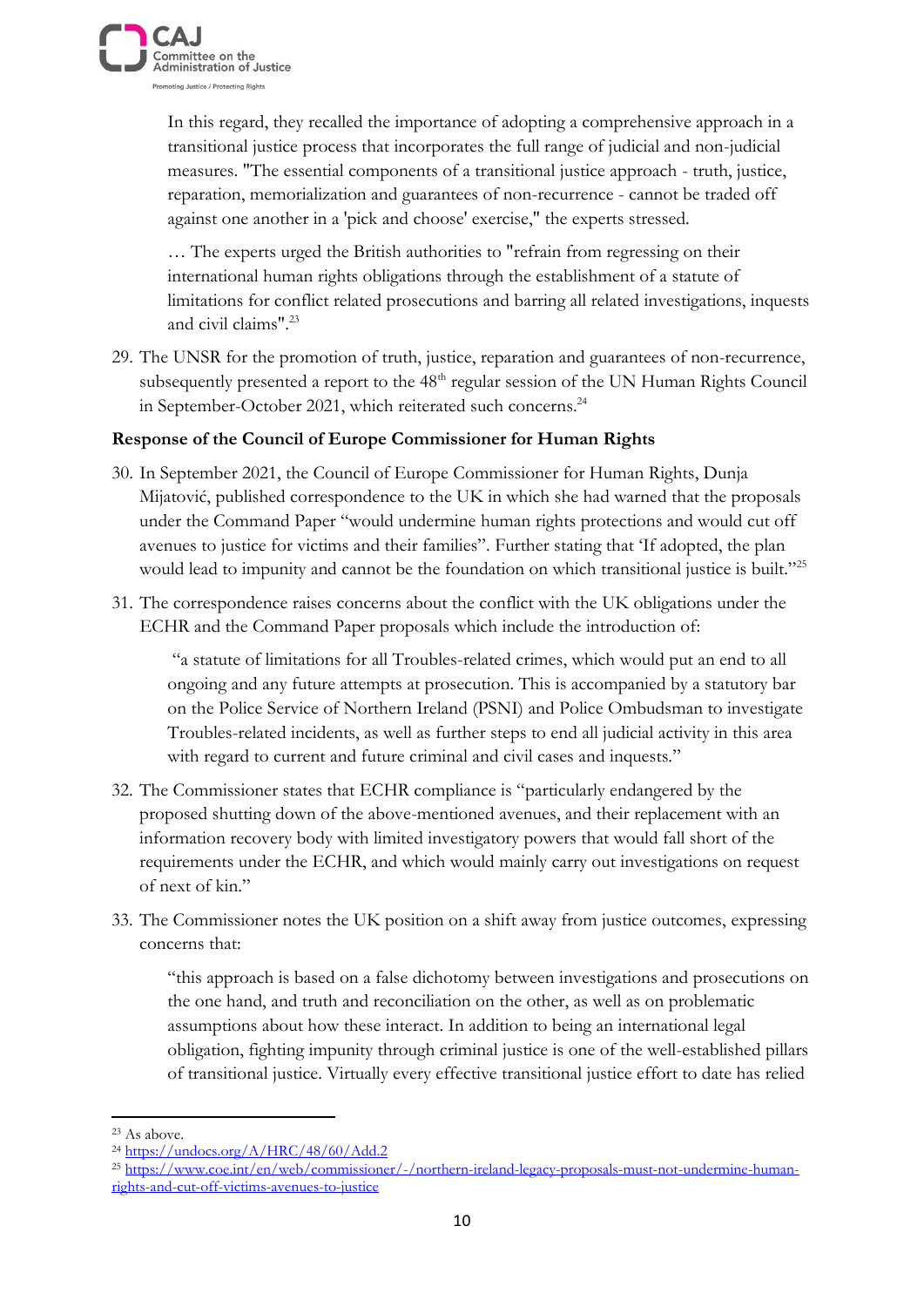

on elements of both criminal justice and truth and reconciliation. Conversely, impunity and the absence of justice can be a major impediment to achieving lasting peace and reconciliation.

…The interaction between criminal justice and truth and reconciliation mechanisms in the Northern Ireland setting has been recognised, for example, in the report of the former UN Special Rapporteur on the promotion of truth, justice, reparation and guarantees of non-recurrence following his 2015 visit to the United Kingdom. Some criminal investigations, even if they have not led to prosecutions, have had important consequences for truth recovery. And truth seeking efforts, not related to criminal justice as such, were sometimes instrumental in uncovering information that gave rise to further attempts to trigger criminal investigations. Importantly, whereas the command paper seems to suggest that information recovery cannot be effective without an end to criminal justice activities, the reverse may well be true: giving perpetrators unconditional guarantees against criminal prosecution may weaken incentives to participate in truth seeking. And the impunity this creates may undermine the trust necessary for truth and reconciliation efforts to be effective. As the command paper puts such a premium on truth seeking, to the detriment of criminal justice activities, oversimplifications of their relationship must be avoided."

34. The correspondence from the Commissioner concludes by stating:

"I am concerned that key elements of the command paper would not bring progress on legacy issues, but would rather represent significant steps backward. Crucially, an approach that would undermine human rights protections and would cut off avenues to justice for victims and their families, thus leading to impunity, cannot be the foundation on which transitional justice is built. Rather than upending previously agreed approaches, I urge your government to focus on taking concrete action to remove barriers to a human rights compliant implementation of such approaches, with a view to delivering justice across all communities without further delay."

## **Response of the NI legal profession**

- 35. On the 24 September 2021 Mr Rowan White, the President of the Law Society for Northern Ireland, which represents all of Northern Ireland's solicitors, issued a statement on behalf of the Society calling on the UK to uphold the rule of law and reconsider its legacy proposals.
- 36. The Law Society statement set out its position that the Command Paper proposals would contravene the UK's duties under the ECHR *"*to hold independent and effective investigations into the deaths that occurred during the Troubles."<sup>26</sup>

<sup>26</sup> <https://www.lawsoc-ni.org/society-calls-on-uk-government-to-uphold-the-rule-of-law>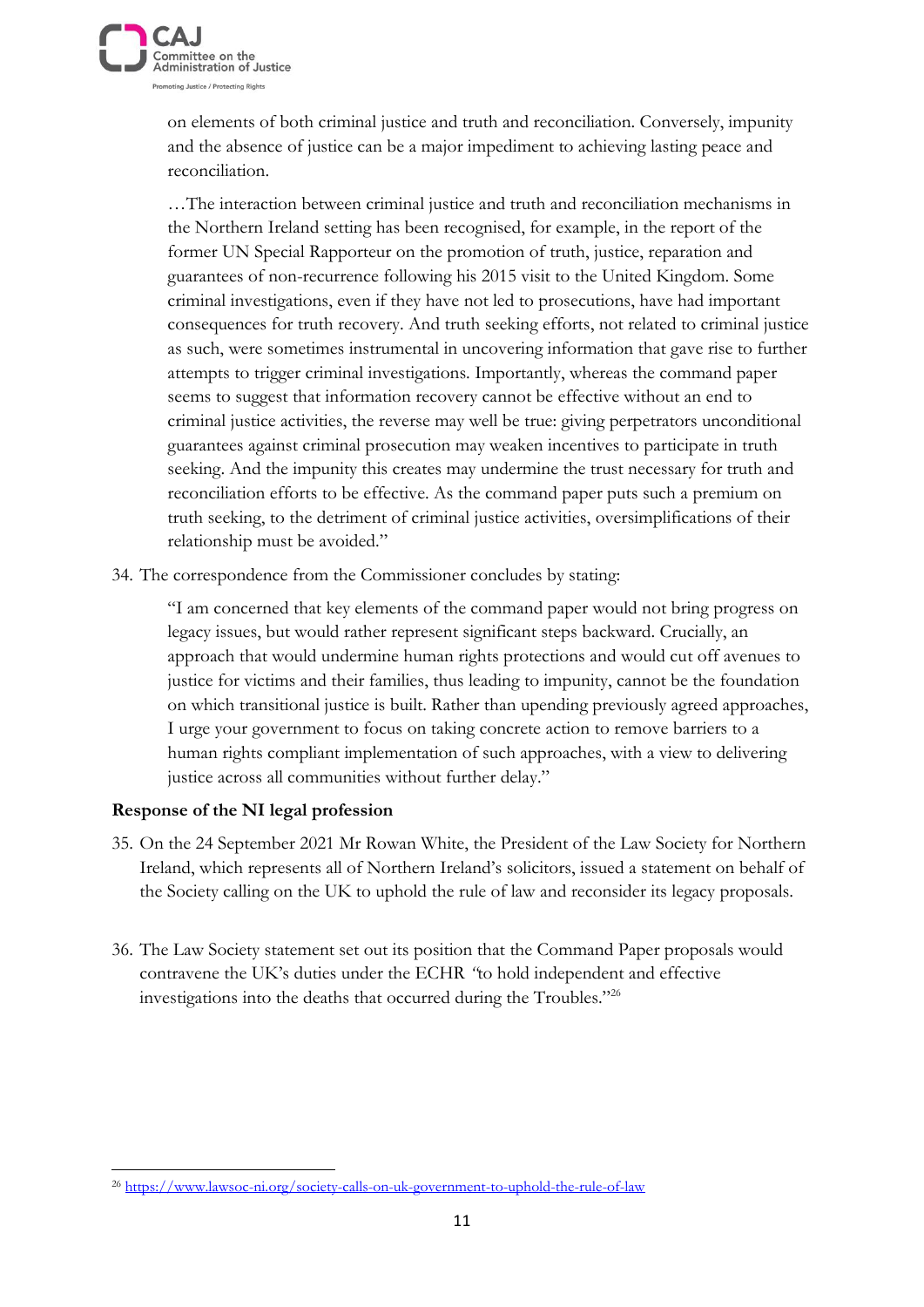

## **Individual Measures**

# **Jordan v UK**

37. The inquest is completed as are all related challenges to the verdict. On 15 November 2019 the Court of Appeal directed the Chief Constable of the PSNI to pay  $\frac{1}{2}5000$  damages to the next of kin for breach of Article 2 ECHR arising from the delay in holding the inquest. An application for permission to appeal to the UK Supreme Court (UKSC) and a cross appeal by the Chief Constable was dismissed by the UKSC on 29 March 2021.The next of kin, Teresa Jordan, lodged an application with the ECHR on 27 September 2021. Separately a decision remains outstanding from the Public Prosecution Service (PPS) in relation to whether two police officers who were referred to PPS by the Coroner pursuant to s.35(3) of the Justice (NI) Act 2002 should be prosecuted for perjury.

# **Finucane v UK**

38. Mrs Geraldine Finucane made an application for leave to apply for judicial review, on 19 February 2021, of the decision taken by the Secretary of State for Northern Ireland on 30 November 2020 not to hold a public inquiry 'at this time'. Leave to apply for judicial review was granted by Mr Justice Scoffield on 15 April 2021 and the case was fixed for hearing on 28 – 30 June 2021. The hearing date had to be vacated because the Secretary of State failed to file his evidence and an extension until the end of August was granted to the Secretary of State to file his evidence. The substantive hearing was re-fixed to take place on  $15 - 19$ November 2021. The Secretary of State failed to file his evidence until 19 October, resulting in the hearing date in November being vacated. A new date for hearing in 2022 has yet to be fixed.

## **McCaughey v UK**

- 39. The ECHR has granted the Northern Ireland Human Rights Commission permission to intervene in these proceedings and a submission was filed on 13 December 2020. On 6 January 2021, the UK Government filed its replying observations on the questions posed by the Court and the applicants filed its response to Government's submission and its claim for just satisfaction on 22 February 2021. A decision is awaited from the ECHR.
- 40. In October 2021 the Chief Constable of the PSNI agreed to pay the next of kin of Martin McCaughey and Desmond Grew  $f_2$ 5,000 in damages to reflect the anxiety and stress caused to the next of kin arising from the delay in holding the inquests.

## **McKerr v UK**

41. This case is now being case managed by Mr Justice O'Hara. A Public Interest Immunity hearing in respect of the deaths, which occurred in the Kinnego explosion, will take place in late November 2021. Further disclosure is anticipated in relation to the inquests in due course.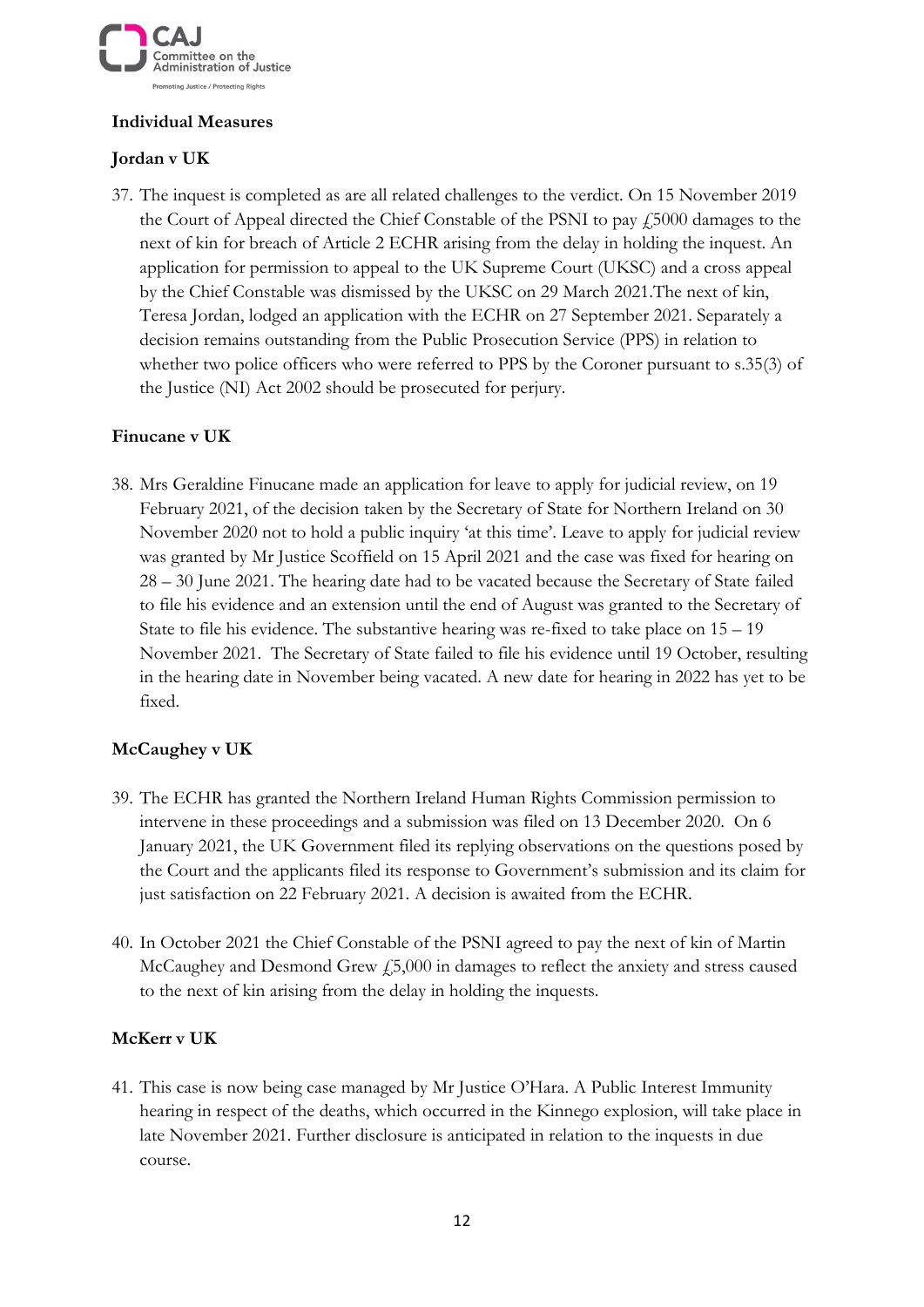

42. On 18 November 2020, the next of kin of Mr McKerr, Mr Toman and Mr Burns commenced judicial review proceedings challenging the delay in holding the inquest relying on Article 2 ECHR and domestic law. In October 2021, the Department of Justice in Northern Ireland agreed to pay  $f$ , 5,000 in damages to each applicant to reflect the anxiety and stress caused to the applicants arising from the delay in holding the inquests.

### **Shanaghan v UK**

- 43. The public statement by the Police Ombudsman into the death of Patrick Shanaghan, who was killed by loyalist paramilitaries, is still outstanding. The Police Ombudsman's Office had previously advised of her intention to publish the public statement on 'Operation Greenwich', which includes the murder of Patrick Shanaghan, in October 2021. Unfortunately, the next of kin has since been advised that the fact checking and Article 2 ECHR assessment process in respect of the public statement is not yet complete. This is in part due to 'a specific issue that has arisen in relation to which the Police Ombudsman is taking legal advice'. The Office advises that it is hopeful that these matters will be resolved by the end of 2021 at which time the public statement will be published. This further delay has caused further distress to the next of kin, in particular given that on 12 August 2021 it was the 30<sup>th</sup> anniversary of Patrick's murder.
- 44. It is of particular significance that the delay in the Shanaghan case follows a pattern of delay, including in the publication of the Police Ombudsman's public statement into the murders at the Sean Graham Bookmakers on the Ormeau Road, Belfast also by loyalist paramilitaries. The 30<sup>th</sup> anniversary of this atrocity is on 5 February 2022. This Police Ombudsman investigation forms part of 'Operation Achille' and the public statement was expected in this case in the autumn with the PSNI fact checking being completed in August. However, recently the PSNI has raised with the Police Ombudsman the potential issues of a Public Interest Immunity certificate and Closed Material Proceedings, which would limit information made public and would involve sensitive information being discussed in hearings without all parties being present. The Police Ombudsman has sought clarification from the PSNI on this and also expert legal advice on whether the PSNI's position in these matters has been properly made<sup>27</sup>.

#### **Kelly & Ors v UK**

- 45. The case management of the inquest and civil proceedings is being heard together with His Honour Judge McAlinden having been appointed to review the cases. The main issue at the centre of the case management hearings is whether the inquest or civil proceedings should proceed first. The Court has not yet determined this question.
- 46. The next of kin have requested a Closed Material Procedure hearing under Section 6 of the Justice and Security Act 2013. A review hearing took place on 13 October, which heard

<sup>27</sup> https://www.irishnews.com/news/northernirelandnews/2021/10/26/news/psni-loyalist-murder-report-delaybranded-unacceptable--2489434/